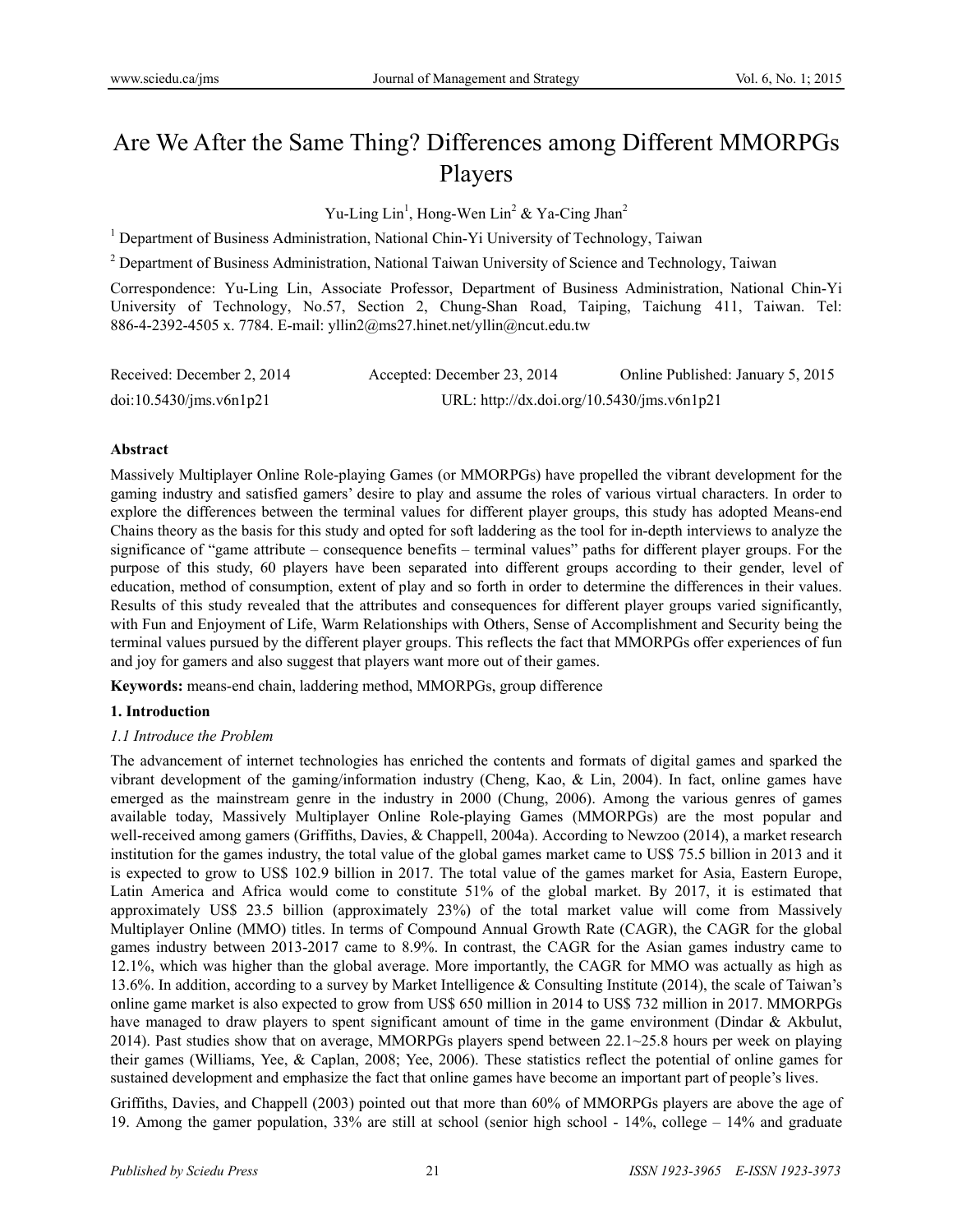school 2%) while the distribution of level of education for players who are already in employment is as follows: senior high school – 23%, college graduate – 33%, master degrees – 7% and doctorate degrees – 2%. In terms of gender, past research indicates that gamers of different genders show significant differences; the percentage of female gamers is 20% lower compared to male gamers (Griffiths, Davies, & Chappell, 2004b; Williams et al., 2008; Yee, 2006). This reflects the fact that the bulk of MMORPGs players consists of male players primarily. However, Hussain and Griffiths (2008) also noted that compared to male players, female gamers are more willing to spend more time on playing MMORPGs. These studies show that MMORPGs have extensive player base, with players in different groups having specific differences. Nonetheless, few studies have focused on the association between the attributes of MMORPGs with the specific differences among player groups. Similarly, few studies have attempted to explore the terminal values that different player groups pursue.

The rapid advancement and development of the Internet has sparked intense competition amongst corporations. In order to stay in the game, corporations not only have to constantly revolutionize their management procedures but also embrace "innovation" as the key factor in their strategic planning (Jung, Kim, & Lee, 2014). Products and services must be able to satisfy consumers' specific needs in order to succeed (Griffin, Price, Maloney, Vojak, & Sim, 2009). Corporations need to have a clear understanding of the needs of their target consumers in order to be able to define the direction of new product development and formulate marketing strategies with higher precision. With that said, questions such as "What are the game attributes that different groups of players focus on for their preferred MMORPGs titles?" "What consequences/benefits do the attributes have to offer?" and "What consequences enable players to benefit from their desired terminal values?" should be addressed. Therefore, the exploration of different player groups' internal consumption experience and determining the terminal values they pursue have become a vital issue for game developers looking to enlarge the player base for their MMORPGs titles. The Means-ends Chain (MEC) is a useful tool that effectively connects the path between "game attributes – consequence benefits – terminal values" while accounting for the connective psychological process that different player group's experience when playing MMORPGs. Therefore, this study has adopted the MEC to explore the game attributes and consequence benefits that different player groups emphasize and to identify players' terminal values that may be subtle and concealed. The findings will not only serve as a useful reference for the process of game development and design for game developers but also enable game companies to formulate precise marketing strategies for market differentiation in the midst of different player groups.

## **2. Theoretical Background**

## *2.1 Massively Multiplayer Online Role-playing Game*

MMORPGs are environments that offer newly created virtual worlds and characters (Peterson, 2012) to enable players to engage in continuous interaction with other fellow players through internet connection (Ducheneaut, Yee, Nickell, & Moore, 2006; Ng & Wiemer-Hastings, 2005; Sharp & Rowe, 2006). Through the process of gaming, players are able to control their characters to fulfill various game objectives at both the individual and social level (Yee, 2006). The "visit" function that MMORPGs provide offer ample opportunities for players to get in touch with other players (Williams et al., 2008). Apart from family and work, MMORPGs have become the "third place" for players (Steinkuehler & Williams, 2006).

The social aspect of MMORPGs is the primary reason (Griffiths et al., 2004a; Yee, 2006) that has made MMORPGs more and more popular by connecting players from around the world to game together (Williams et al., 2008). It is also the very attribute that has drawn different types of gamers to the genre. The competition and cooperation between gamers is the core of the MMORPGs and social interactivity has become a crucial component of MMORPGs (Christou, Law, Zaphiris, & Ang, 2013; Steinkuehler, 2006; Taylor, 2006). Through joint participation in the gaming process, players were able to engage in group activities/learning, which enable them to fulfill their fantasies and entertain themselves (Castronova, 2005; Juul, 2005; Murray, 2006). De Souza, e Silva, and Roazzi (2010) also argued that the participation in MMORPGs would enable players to perform better in mathematical logic and gain better learning techniques. MMORPGs offer vast possibilities for players to develop various skills such as role playing, learning, self-reflection and self-recognition (Consalvo, 2008).

According to Ng and Wiemer-Hastings (2005), gaining level, earning loots and getting the recognition and admiration of other players has become the main draw of MMORPGs for many players while Wu, Li, and Rao (2008) found various attributes of games, such as story plot, visual presentation, depth of game play and control to be highly correlated to player enjoyment. This implies that if players perceive gaming to be a pleasant experience, games could therefore induce motivation for entertainment, positive experience or positive psychological process, such as happiness, playfulness, sociability, and satisfaction (Chiang, Lin, Cheng, & Liu, 2011; Chou & Ting, 2003; Vos, van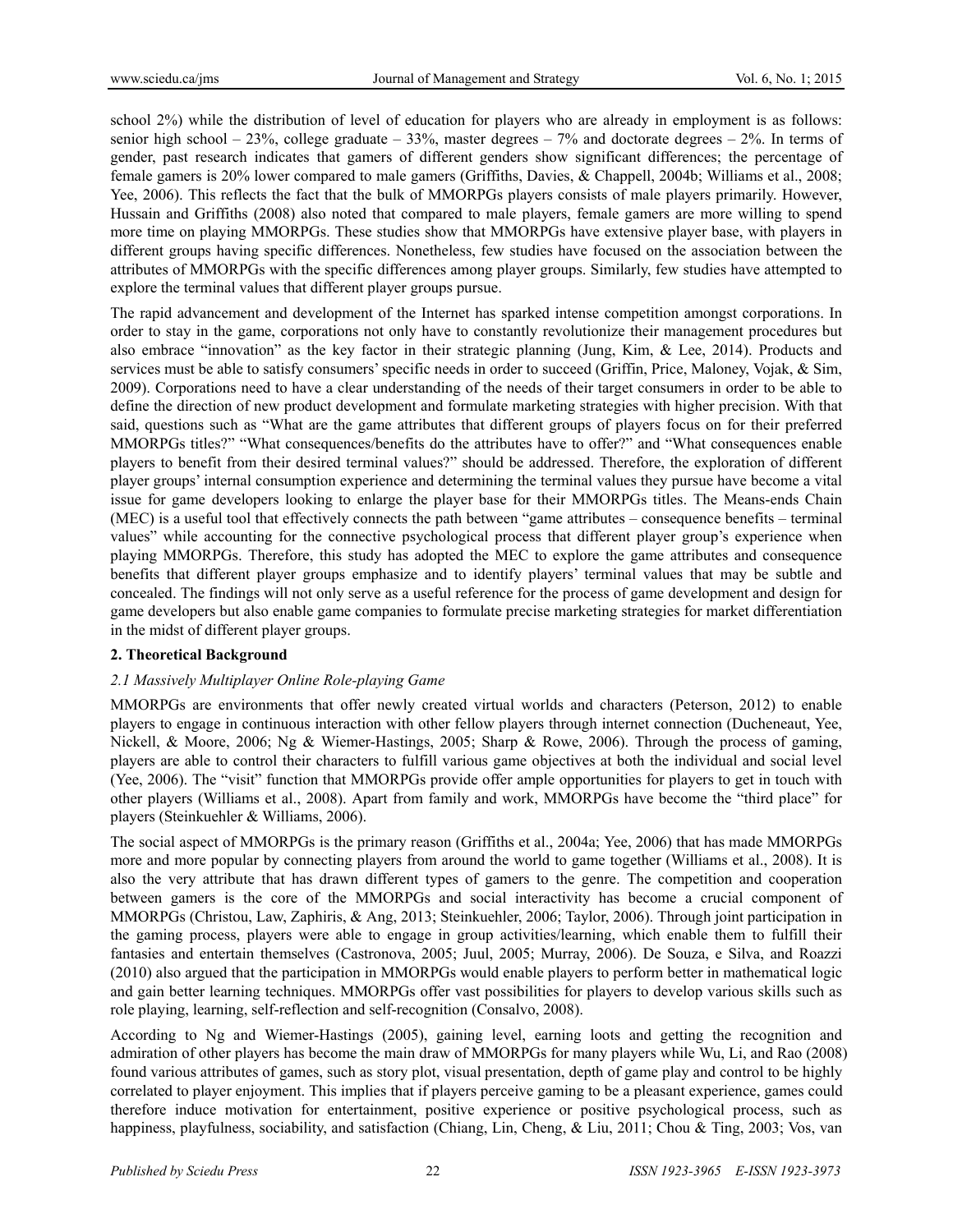der Meijden, & Denessen, 2011). On the other hand, although players' individual behaviors in the virtual world of games often mirror their behavior in reality, certain aspects of the virtual environment could cause players to show deviant behaviors and even prompt them to commit criminal offenses in the real world (Bayraktar & Amca, 2012). Mehroof and Griffiths (2009) identified six major characteristics for MMORPGs: "Intermediary Play": enables gamers to play by assuming specific roles in the game; "Growth": enables gamers to accumulate virtual wealth, levels, equipment and experience points; "Permanence": design of MMORPGs typically does not include an ending condition; "Interactivity": enables players to form groups and organizations through in-game communications; "Continuation": stopping play will not prevent the game from going on and "Substance": MMORPGs have physical environments with both temporal and spatial elements.

Past research that focused on factors such as addiction to gaming (Chen & Park, 2005; Mehroof & Griffiths, 2009; Stetina, Kothgassner, Lehenbauer, & Kryspin-Exner, 2011), gamer's personality traits (Anderson & Bushman, 2001; Lo, Wang, & Fang, 2005), gamer satisfaction and loyalty (Teng, 2010), game design elements (Song & Lee, 2007; Lo & Wen, 2010), online game consumer and conversion (Hsu & Lu, 2007), commercial activities in virtual games (Papagiannidis, Bourlakis, & Li, 2008) and so forth did not explore gamers' internal targets and values. In this study, the discussion of "game attribute – consequence benefit – terminal value" structure for different player groups should serve as a valuable supplement to existing studies on online games.

## *2.2 Means-end Chains*

Formulated by Gutman (1982) as shown in Figure 1, MECs is often used to explore how consumers associate significant meanings to specific product or service (Voss, Gruberb, & Szmigin, 2007). MEC is presented as the connection of three variables: the "consequences" and "values" that users derive from specific product "attributes". The chain connections between the variables may be used to explain the reasons behind users' decisions and as such, MECs is a popular method of analysis that has been used to analyze consumption behaviors and values (Olson & Reynolds, 1983; Walker & Olson, 1991; Gutman, 1997). "Means" may refer to users' perception of their preferred items, activities or products and may encompass tangible traits or intangible qualities (i.e., product attributes). On the other hand, "End" refers to high level goals (i.e., consequences and values) that individual users seek to achieve through specific product attributes (Olson & Reynolds, 2001).

A typical MEC model can be represented as a tiered structure of awareness based on consumers' knowledge of a product and self-knowledge (Walker & Olson, 1991) and it operates on four hypotheses. First, a MEC model assumes that goals and values affect users' decision-making process. Second, it assumes that users would follow and track product differences through categorization or classify products into different grades in order to make sophisticated choices. Third, it assumes that consumer behaviors lead to specific consequences despite the fact that the consequences may not be desirable for all users. Finally, the model makes the assumption that consumers would learn to associate specific consequences with specific behaviors (Gutman, 1982; Coolen & Hoekstra, 2001).

For this research, MEC turns the variables into attributes of specific products/services, the consequence benefits and the terminal values that users look for (Olson & Reynolds, 1983; Walker & Olson, 1991). Under this framework, product attribute is perceived by the users as a means to achieve their goal of terminal values and the consequence benefits and values brought forth by said goal can be defined as the values perceived by the users through the aforementioned attribute (Reynolds & Olson, 1998; Peter & Olson, 2009).



Figure 1. Means-end chains model

Source: Olson & Reynolds, 1983; Walker & Olson (1991)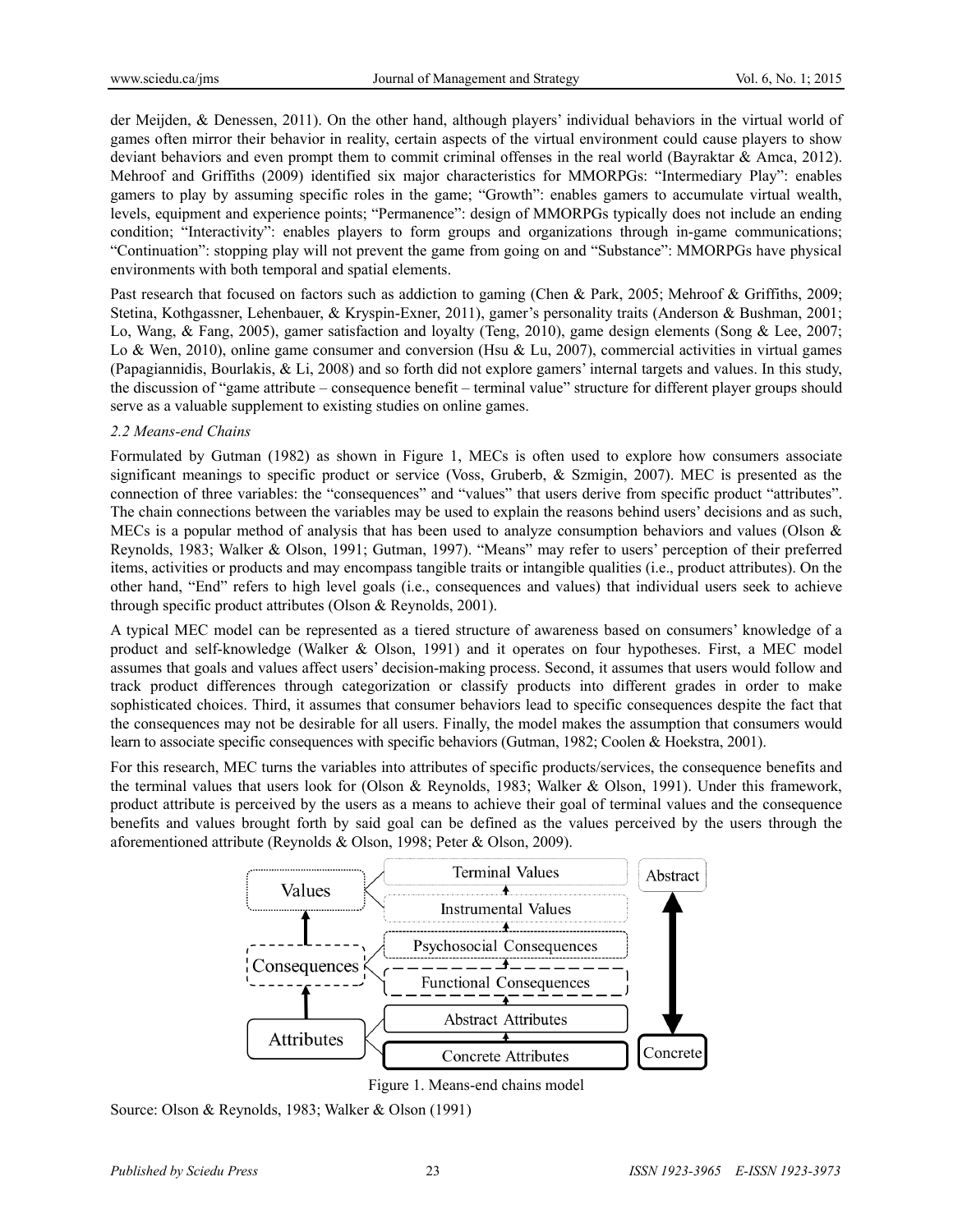## **3. Methodology**

#### *3.1 Research Procedure*

In order to construct the value framework of "game attribute – consequence benefit – terminal value" for players of different groups, the research has chosen Laddering as the tool of interview and data collection, followed by Content Analysis for data analysis and semantics summarization. The next step involves the use of Implication Matrix to present the correlation between the variable chains and lastly, Hierarchical Value Map (HVM) is used to summarize the structural difference of values between each group.

First and foremost, laddering is a technique proposed by Reynolds and Gutman (1988) with the purpose of guiding interviewees through the process of constructing their "attribute – consequence – value" structure (Jusan, 2007). With the MEC as the theoretical basis, laddering enables the researcher to understand consumers' motivation for purchase and choice (Sorensen & Askegaard, 2007). In addition to being commonly used for data collection in MEC studies, the technique is also one of the earliest methods used by psychologists to explore subjects' internal values and faith (Hawlev, 2009). Conducted in a face-to-face, one-on-one, in-depth and semi-structuralized format, laddering is an interviewing technique that has been used to determine how consumers convert specific product attributes to consequences of important meaning for themselves (Bourne & Jenkins, 2005; Costa, Dekker, & Jongen, 2004). Through direct prompts, interviewers are able to gradually understand how users utilize the consequence benefits of specific product attributes and the target values derived from those consequences so as to determine the correlations of the chains (Hofstede, Audenaert, Steenkamp, & Wedel, 1998; Peter & Olson, 2009). For the purpose of this study, soft laddering (the approach that allows interviewees to answer freely and thereby enables interviewers to achieve in-depth understanding of users' terminal values) has been chosen as the method of data collection.

Next, systematic and objective categorization of trivial and sophisticated interview data was made possible with Content Analysis so as to simplify the content of relevant data prior to the extraction and quantification of vital information (Kassarjian, 1977). After laddering interviews were completed, Content Analysis was used to categorize all the key words and phrases mentioned by interviewees for systematic coding and categorization.

The next step of the research involved the use of Implication Matrix to summarize all the chains that were brought up during the interviews. HVMs were illustrated based on the number of connections between the variables after a quantification process (Reynolds & Gutman, 1988). In the Implication Matrix, greater values signify stronger connection between two variables and vice versa.

Last, HVM not only offers a clear view of users' value perception structure (Reynolds & Gutman, 1988) but also presents a comprehensive picture of players' "game attribute – consequence benefit – terminal value" structure. However, if all connections were accepted as valid ones, the resulting HVM would be overly sophisticated and unwieldy to offer a concise representation of the important connections that MMORPGs players were truly concerned with. Establishing a cutoff value is essential. Past research suggested that with a sample size of 50 and 125 value ladders, setting the cutoff value at 4 could account for as much as 2/3 of the important correlations (Reynolds & Gutman, 1988). And as such, this study has set the cutoff value at 4 as the basis for the analysis of player groups of different genders, level of education, extent of play and consumption style.

#### *3.2 Samples*

Past studies indicate that approximately 81% of adults between ages 18-29 play PC games frequently or occasionally (Lenhart, Jones, & Macgill, 2008), and the majority of MMORPGs players fall between ages 24.77 - 31.16 (Griffiths et al., 2004a; Qian, 2010; Williams et al., 2008; Yee, 2006). In order to ensure sample validity for this study, MMORPGs players between ages 18-30 have been chosen for this study. Since qualitative require in-depth deliberation, having rich and suitable sample data would be more important than having a large sample size. Therefore, the laddering interviews require more than 20 respondents (Reynolds, Dethloff, & Westberg, 2001) and this study has interviewed a total of 60 (with male and female respondents constituting approximately 50% of the samples each). To ensure accurate interpretation of the ACV path structure that respondents value, the subjects must have the capacity to convey abstract thoughts with clarity. And as such, the bulk of the respondents are mostly undergraduates (56.67%) and graduate students (43.33%). In addition, 56.67% of the respondents spend less than 3 hours per day on gaming on average while the remaining 43.33% spend more than 4 hours on gaming. 55% of the respondents play free-to-play (F2P) titles and the remaining 45% play pay-to-play titles (as shown in Table 1).

Interviews were conducted in accordance with the focus on face-to-face, one-on-one, in-depth and semi-structural format as proposed by Bourne and Jenkins (2005) with durations controlled between 30 to 60 minutes per session. In order to effectively construct player's "game attribute – consequence benefit – terminal value" structure effectively,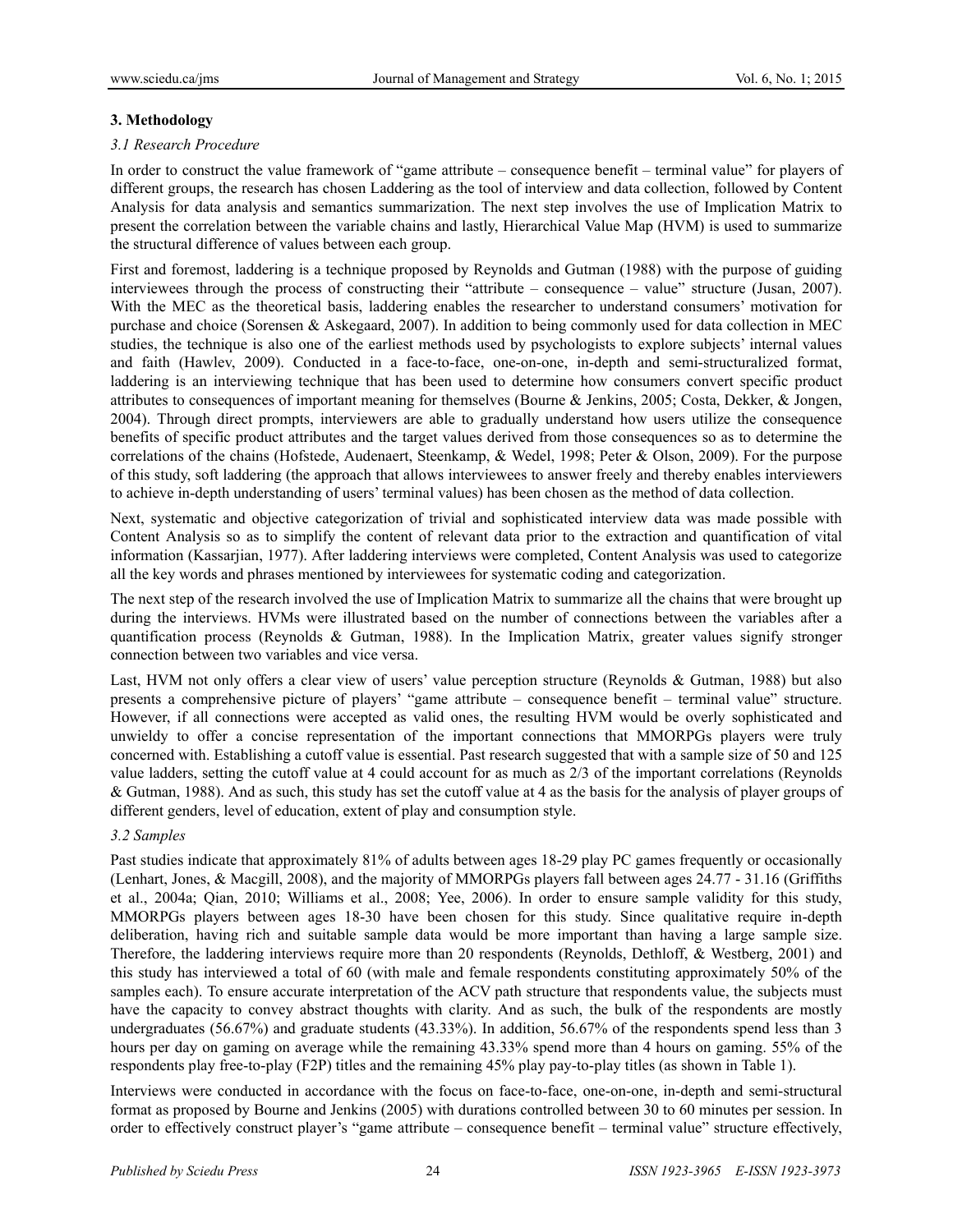the following questions were presented to the respondents during the interview in the following order: (1) What attributes and features would you consider when playing a MMORPGs? (2) What consequence or benefit do you expect to derive from the attribute/feature? (3) What values can you get from this consequence/benefit? According to previous studies, ladder interviews should stop when the interviewee responds with the value tier or could not provide further information when faced with a series of questions from the interviewer (Klenosky & Saunders, 2007). Therefore, when a respondent completes a full ladder chain, the interviewer will repeat the aforementioned questions until the respondent is unable to offer anymore valid answers or respond with utterances such as "That's all" or "I don't know", at which point the interview would end.

| Subject                  | Item              | Frequency | Percent |
|--------------------------|-------------------|-----------|---------|
| Gender                   | Male              | 31        | 51.67   |
|                          | Female            | 29        | 48.33   |
| Age                      | $18 - 20$         | 7         | 11.67   |
|                          | $21 - 25$         | 49        | 81.67   |
|                          | $26 - 30$         | 4         | 6.66    |
| Education                | Graduate          | 26        | 43.33   |
|                          | Undergraduate     | 34        | 56.67   |
| Games cost (Every month) | Free to play      | 33        | 55      |
|                          | Pay to play       | 27        | 45      |
| Playing time (everyday)  | Below 3 hours     | 34        | 56.67   |
|                          | More than 4 hours | 26        | 43.33   |

Table 1. Demographics of participants

#### *3.3 Coding and Paths*

After multiple discussions, the research established specific categorization rules for attributes, consequences and values, which were then used for coding purposes. In this study, a total of 12 attributes, 12 consequence benefits and 9 values were identified and categorized (as shown in Table 2). For value variables, three tools are most commonly used for the measurement of individual value theories, namely the Rokeach Value Survey (RVS, proposed by Rokeach in 1973); the Values and Lifestyle Segmentation (VALS, proposed by Mitchell in 1983) and List of Values (LOV, proposed by Kahle in 1983). Kahle's LOV contains 9 core values (self-fulfillment, excitement, fun and enjoyment of life, self-respect, being well respected, sense of belonging, warm relationships with others, sense of accomplishment, security) (Joubert & Mabunda, 2007) and the theory is closely related to users' daily lives. And as such, it does not require adjustment as time passes. Coupled with the fact that many past MECs studies adopted the LOV theory, this study has therefore adopted LOV as the basis of terminal value classification for MMORPGs players.

Table 2. Item codes of the MMORPGs data and frequency

| Attributes                    |    | <b>Frequency Consequences</b>          | <b>Frequency Values</b> |                                      | Frequency |
|-------------------------------|----|----------------------------------------|-------------------------|--------------------------------------|-----------|
| A1 Role Playing               | 33 | C1 Enhanced Efficiency                 | 26                      | V1 Self-fulfillment                  |           |
| A2 Leveling Up                | 4  | C <sub>2</sub> More Insurance          |                         | V <sub>2</sub> Excitement            | 11        |
| A3 Multiplayer Gaming         | 40 | C <sub>3</sub> Time Planning           |                         | V3 Fun and Enjoyment of Life         | 56        |
| A4 Audiovisual Effect         | 25 | C <sub>4</sub> Increased Wealth        |                         | V4 Self Respect                      |           |
| A5 Story                      | 11 | C5 Enhanced Interaction                | 43                      | V5 Being Well Respected              |           |
| A6 Independent Play           | 18 | C6 More Fun                            | 25                      | V6 Sense of Belonging                |           |
| A7 Virtual Pets               |    | C7 Novelty                             | 15                      | V7 Warm Relationships with Others 28 |           |
| A8 Celebrity Endorsements 1   |    | C8 Stress Relief                       | 11                      | V8 Sense of Accomplishment           | 39        |
| A9 Online Users               |    | C <sub>9</sub> Continued Playing       |                         | V9 Security                          | 10        |
| A <sub>10</sub> Virtual Items | 18 | $C10$ Winning                          | 21                      |                                      |           |
| A <sub>11</sub> Anonymous     | 3  | C11 Fantasy Fulfillment                | 21                      |                                      |           |
| A12 Interface Design          | 12 | C <sub>12</sub> Reduce Risk of Death 6 |                         |                                      |           |

The 60 respondents constructed a total of 168 value ladders (with a total of 335 chains). On average, each respondent mentioned 2.8 ladders (and 5.92 chains). Barring repeated paths mentioned by each respondent during the interviews,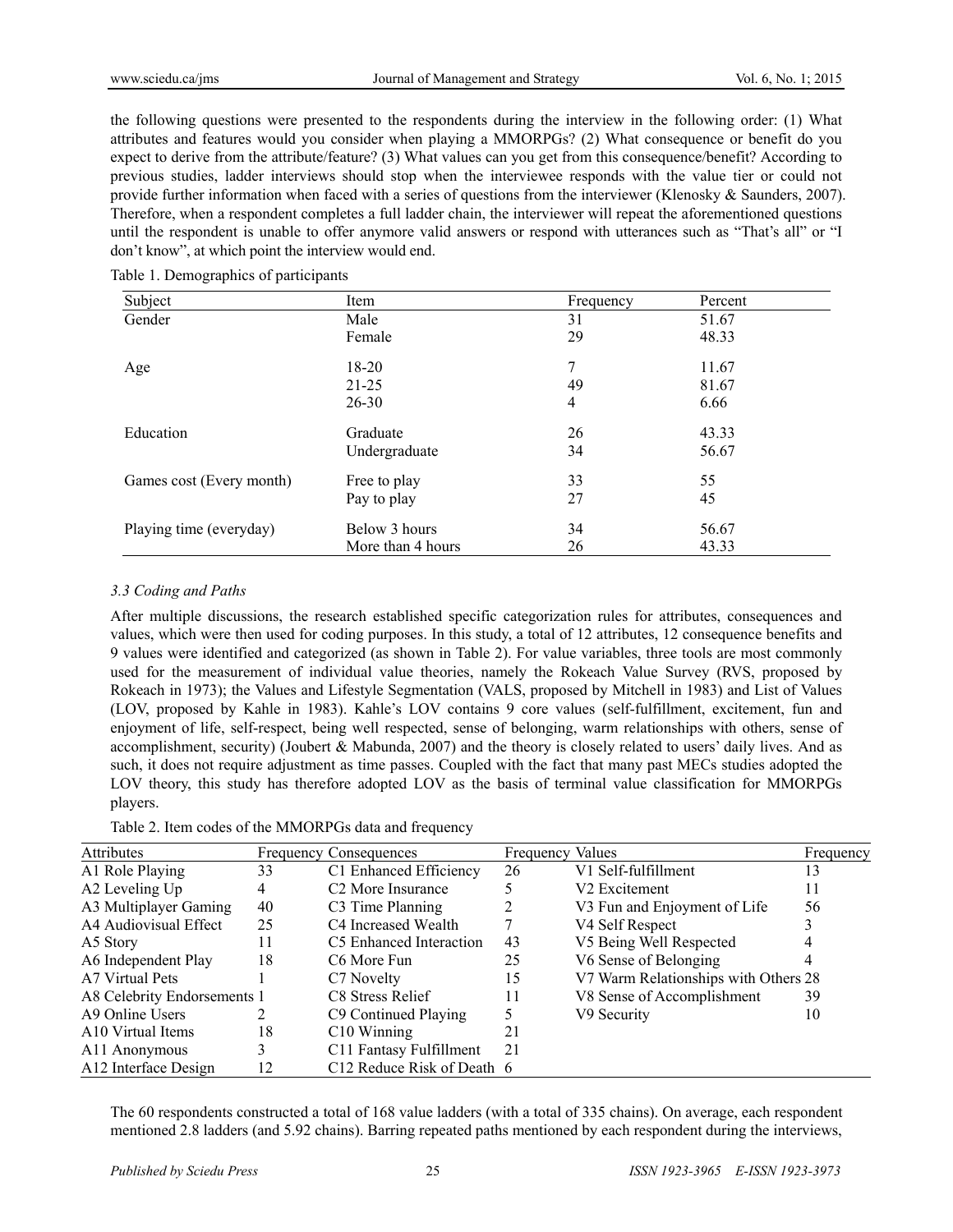a total of 103 different paths existed in the 168 value ladders with a discrepancy rate of 61.31%. This figure indicates diverse changes in the paths constructed by the subjects. For this research, paths mentioned by 2 or more subjects have been included for analysis and a number of the paths (as shown in Table 3) were commonly emphasized by the respondents (at a percentage between 1.19~11.9%) with a total of 54.76%. These figures suggest that common value structures for MMORPGs exist among the respondents.

| Rank           | Frequency                                         | Percent | Paths      |
|----------------|---------------------------------------------------|---------|------------|
| $\mathbf 1$    | $20\,$                                            | 11.9    | A3-C5-V7   |
| $\overline{2}$ | 6                                                 | 3.57    | A4-C6-V3   |
|                | 6                                                 | 3.57    | A12-C1-V3  |
| $\overline{3}$ | $\overline{4}$                                    | 2.38    | $A3-C6-V3$ |
|                | $\overline{4}$                                    | 2.38    | A4-C8-V6   |
|                | $\overline{4}$                                    | 2.38    | A4-C12-V9  |
|                | $\overline{4}$                                    | 2.38    | A6-C10-V8  |
| $\overline{4}$ |                                                   | 1.79    | A1-C11-V8  |
|                |                                                   | 1.79    | A10-C10-V3 |
|                | $\begin{array}{c} 3 \\ 3 \\ 3 \end{array}$        | 1.79    | A10-C10-V8 |
|                | $\begin{array}{c} 3 \\ 2 \\ 2 \\ 2 \end{array}$   | 1.79    | A12-C1-V8  |
| 5              |                                                   | 1.19    | A1-C5-V7   |
|                |                                                   | 1.19    | $A1-C6-V3$ |
|                |                                                   | 1.19    | A1-C7-V1   |
|                |                                                   | 1.19    | A1-C11-V3  |
|                | $\begin{array}{c} 2 \\ 2 \\ 2 \end{array}$        | 1.19    | A2-C10-V8  |
|                |                                                   | 1.19    | $A3-C5-V6$ |
|                |                                                   | 1.19    | A3-C6-V7   |
|                | $\begin{array}{c} 2 \\ 2 \\ 2 \end{array}$        | 1.19    | A4-C6-V8   |
|                |                                                   | 1.19    | A4-C7-V3   |
|                |                                                   | 1.19    | A5-C6-V8   |
|                |                                                   | 1.19    | A5-C7-V8   |
|                |                                                   | 1.19    | A6-C1-V1   |
|                | $\begin{array}{c}\n2 \\ 2 \\ 2 \\ 2\n\end{array}$ | 1.19    | A10-C1-V3  |
|                |                                                   | 1.19    | A10-C4-V1  |
|                |                                                   | 1.19    | A10-C4-V3  |
|                | $\overline{2}$                                    | 1.19    | A10-C11-V8 |

Table 3. Path rankings

## *3.4 Intercoder Reliability*

For the purpose of this research, Intercoder Reliability proposed by Holsti (1969) was adopted for the advantage of ensuring consistent conclusions even when coders performed message trait assessment independently (Lombard, Synder-Duch, & Bracken, 2002). Intercoder reliability is a highly recommended methodological bulwark against measurement error and incoherent operational definitions in textual analysis (Hayes & Krippendorff, 2007; Lombard et al., 2002; Neuendorf, 2002). Four researchers were responsible for the classification of variables and steps were taken to ensure consistent opinions amongst the researchers, with intercoder agreement chosen as the standard for reliability assessment. The average intercoder agreement came to 0.631 and the intercoder reliability was at 0.873 (as shown in Table 4). According to Neuendorf (2002), Intercoder Reliability greater than 0.80 is acceptable and thus, this study has valid research reliability.

|  | Table 4. Intercoder reliability |  |
|--|---------------------------------|--|
|--|---------------------------------|--|

| Researcher                                                                              |       |       |       |  |
|-----------------------------------------------------------------------------------------|-------|-------|-------|--|
|                                                                                         | 0.697 |       |       |  |
|                                                                                         | 0.606 | 0.758 |       |  |
|                                                                                         | 0.515 | 0.606 | 0.606 |  |
| Average of agreement = $(0.697 + 0.606 + 0.515 + 0.758 + 0.606 + 0.606) \div 6 = 0.631$ |       |       |       |  |
| Reliability = $(4 \times 0.636) \div [1 + (4 - 1) \times 0.636] = 0.873$                |       |       |       |  |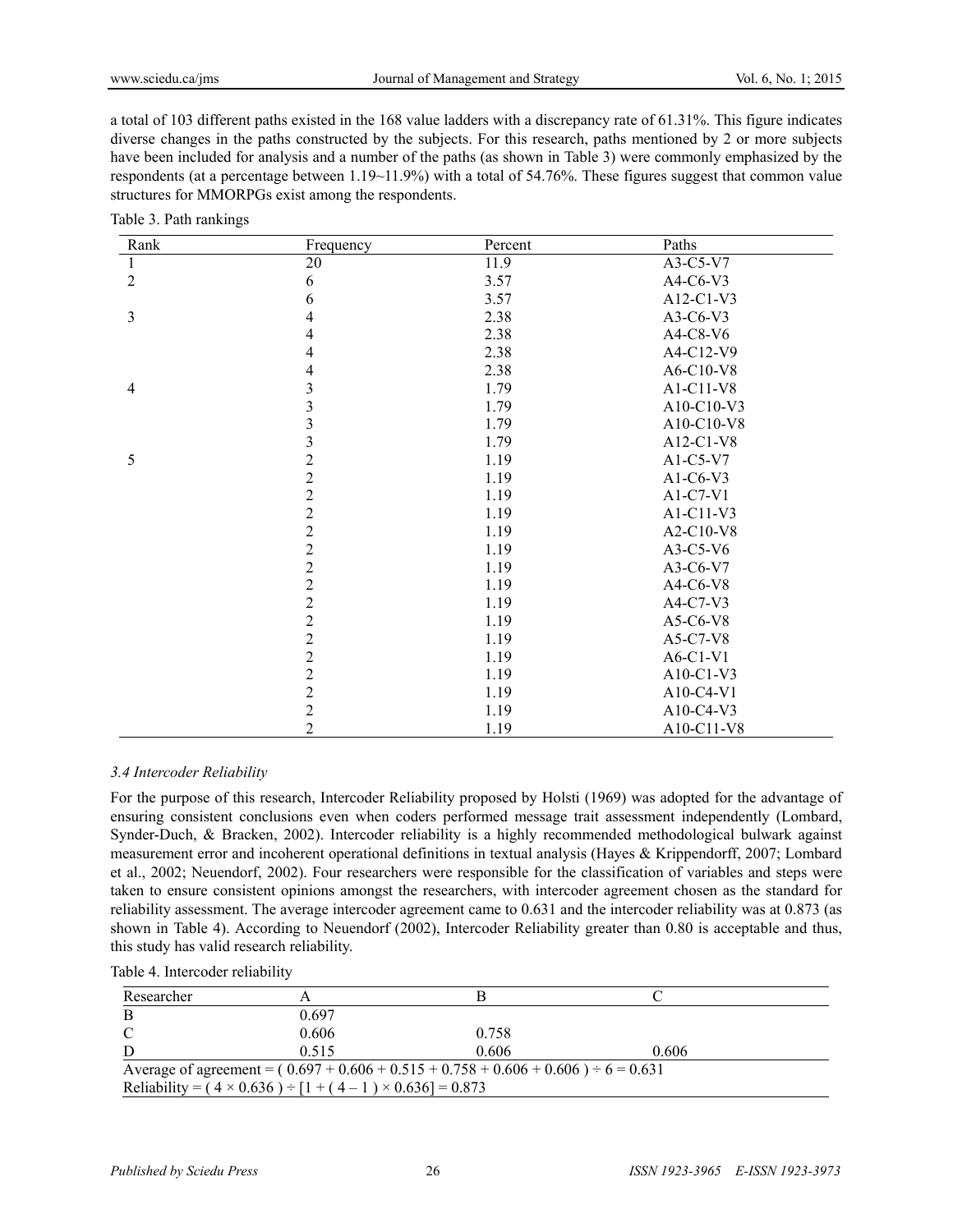#### **4. Results**

### *4.1 The HVM of Different Gender*

The HVM for players of different gender is shown in Figure 2. For the attribute of *Interface Design*, both male and female players associate the attribute to *Enhanced Efficiency*. However, male players connect the consequence with the value of *Fun and Enjoyment of Life* while female players link the consequence with *Sense of Accomplishment*. This goes to show that players of different genders not only pursue different terminal values from the attribute of *Interface Design* but also had varying expectations. All players prefer *Interface Design* with the characteristics of being well-planned, easy to learn, easy to use without requiring players to spend significant amount of time to learn. Male players are not opposed to *Interface Design* with a variety of functions as long as the interface is easy and smooth to use for a fun and pleasant experience. In contrast, female players tend to suffer from stress during playing due to difficulties with control when faced with an *Interface Design* that offers diverse functions and in turn lose their inclination to play. In other words, female players seek to affirm their proficiency with games through simple controls, which in turn offer them a *Sense of Accomplishment*. Second, players in both groups identified the path of "*Multiplayer Gaming-Enhanced Interaction-Warm Relationships with Others*" as an important chain. Male players are more willing to expand their interpersonal relationships while gaming as they take initiative to make friends through interactions in games and use game-related topics as a tool to foster friendship. Female players, in comparison, are more passive when it comes to expanding their interpersonal network through gaming as they are more inclined to play with their acquaintances and friends. They perceive games as the intermediary tool for fostering friendship and seek to strengthen their friendship bonds through in-game interactions.

Two important paths show gender differences. In the "*Role Playing-Fantasy Fulfillment-Sense of Accomplishment*" path, male gamers long to experience more excitement through special abilities of the characters they play in the game and to do things they could not do in real life so as to arrive at the terminal value of *Sense of Accomplishment*. As for female players, they perceive the exaggerated actions performed by game characters to be unrealistic. In contrast, female players demonstrated their emphasis for aesthetics through the chain of "*Audiovisual Effect -More Fun -Fun and Enjoyment of Life*". Visually appealing graphic designs and styles are more likely to appeal to female players to be more engaged by the game. High degrees of intense excitement from gaming offer little appeal for female players.

Finally, the research discovered that based on the paths created by players of different genders, the value chains for male players all trace back to one single attribute and consequence benefit, meaning that they are "efficiently objective oriented". In contrast, female players connect one single attribute to two consequence benefits (and each consequence benefit in turn connects to two target values, making them more aligned towards "structurally diverse development".



Figure 2. Left: HVM for male participants (n=31); Right: HVM for female participants (n=29) (Cut-off value = 4)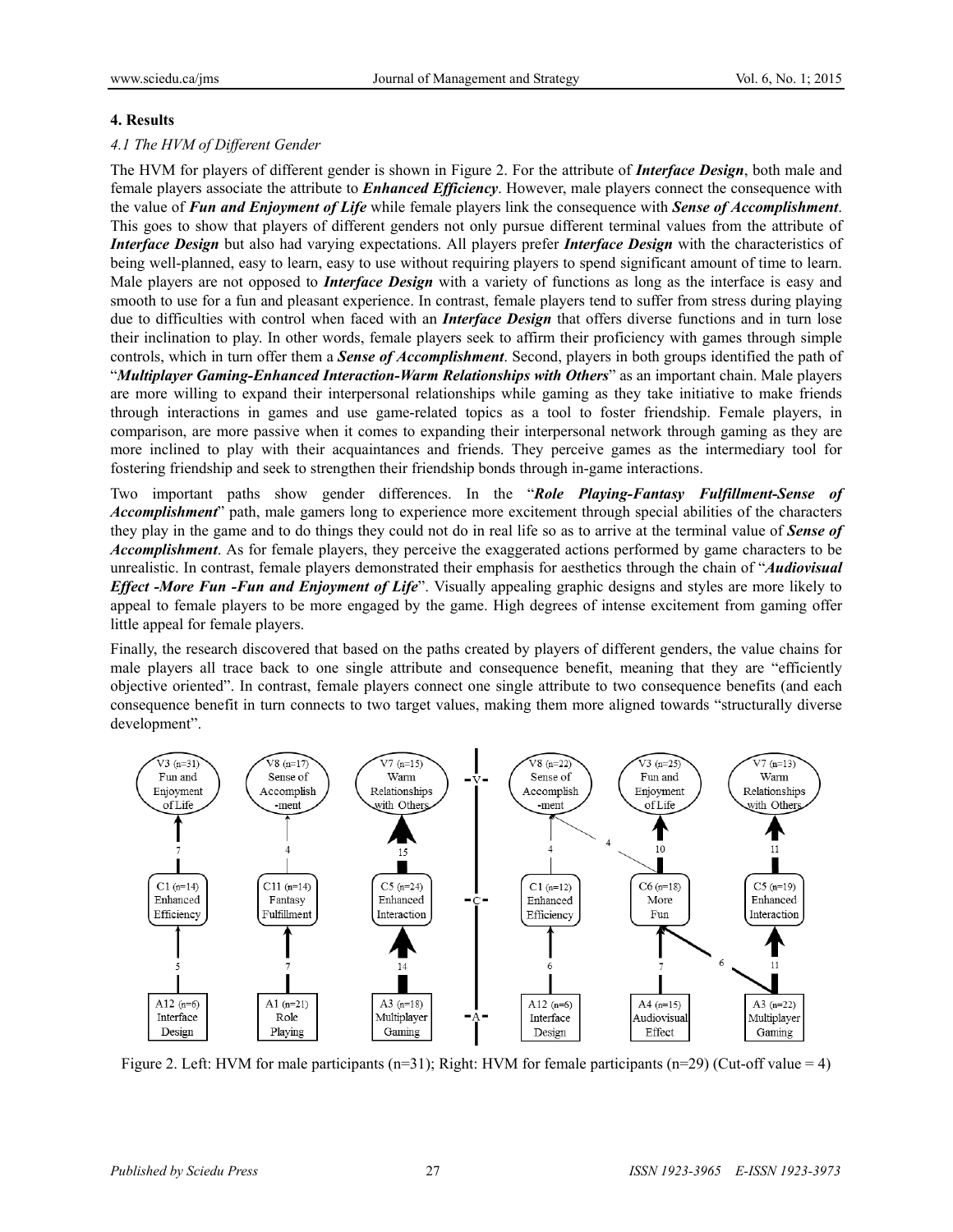## *4.2 The HVM of Different Levels of Education*

The HVM for players of different levels of education is shown in Figure 3. Although graduate student and college student players were after the same values, the two groups did differ in the attributes and consequence benefits they emphasized. First, both player groups emphasized the attribute of *Multiplayer Gaming*. Graduate student players tend to play with their friends and acquaintances; in addition to creating common topics of conversation, they also sought to foster atmospheres of unity and in turn achieve the consequence of *Enhanced Interaction*. In contrast, college student players were more inclined to become acquainted with strangers and would try to interact and compete through gaming in order to foster teamwork and thereby achieve *Enhanced Interaction*. From the consequence, both groups of players arrive at the terminal value of *Warm Relationships with Others*. *Audiovisual Effect* is another attribute that mattered to players in both groups. For this attribute, the graduate student players were casually involved; they were after audiovisual simulation and sought to have *More Fun* through exposure to stunning graphics and great music, ultimately arriving at the value of *Fun and Enjoyment of Life*. On the other hand, college student players were heavily involved in this attribute; they not only gain *More Fun* out of the audiovisual experience but also sought *Stress Relief*, through gaming to further immerse themselves in the game. When they achieve outstanding performance with the characters they play, they would arrive at the terminal values of *Sense of Accomplishment* and *Fun and Enjoyment of Life*.

On a related note, most graduate student players remarked that games with simple control designs allow them to save time from having to explore with the controls and thereby offering the consequence of *Enhanced Efficiency*, which in turn allow them to get a *Sense of Accomplishment* by being able to play the game with proficiency in short periods of time. Diverse methods of play enable them to get *Enhanced Interaction* through discussion with others and in turn lead to *Warm Relationships with Others*. As for college students, they resort to the attribute of *Role Playing* in the game to interact with others and foster friendship with their peers. Most college students would share and rent *Virtual Items* in the games to increase the odds of *Winning* for them and their peers to ultimately arrive at *Fun and Enjoyment of Life* and *Sense of Accomplishment*.



Figure 3. Left: HVM for graduate participants ( $n=26$ ); Right: HVM for undergraduate participants ( $n=34$ ) (Cut-off value  $= 4$ )

## *4.3 The HVM of Different Consumption Methods*

The HVM for players of different consumption methods is shown in Figure 4. For players in groups of different consumption method, the path "*Multiplayer Gaming-Enhanced Interaction-Warm Relationships with Others*" carried different significance. Players of pay-to-play games tend to compete and interact with other players in order to get *Enhanced Interaction*; one could deduce the reason to be the excitement of challenging others in pay-to-play games that will ultimately lead to *Warm Relationships with Others*. In contrast, players of F2P games simply perceived the games as a medium of interaction with others to create common topics of conversation amongst friends in order to achieve the objective of communication. Despite this difference, for the key path of *Interface Design - Enhanced Efficiency - Fun and Enjoyment of Life*, players of both groups preferred games that are easy to pick up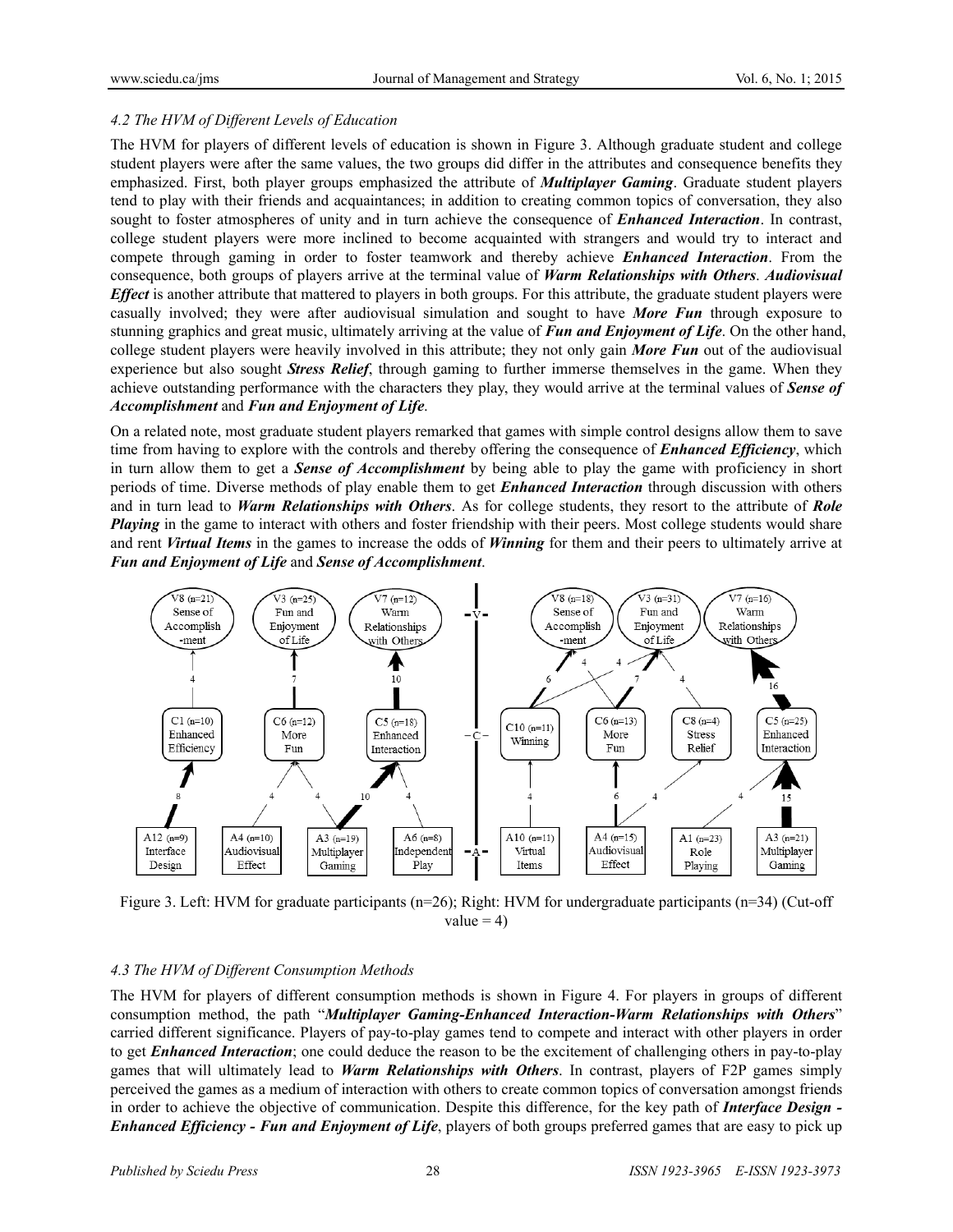and learn so that they would not have to waste time on exploring how to play. The study discovered that, regardless of the method of consumption, when players of both groups found the user interface to be unfriendly or clunky at the initial stage of playing, they would quickly turn their attention to other games in order to find titles that better suit their preferences.

It is also worth mentioning that players of pay-to-play games demonstrate rather extreme behaviors when playing; when their characters are still fairly weak, they would pay for *Virtual Items* to boost their character powers. As their characters grow stronger, they would still buy *Virtual Items* to emphasize the superiority of their character strength. Since characters' in-game attributes and abilities have a lasting impact on game development, before pay-to-play players make monetary investments on their game characters, they would be cautious of games that impose caps on character attributes and abilities as it would diminish their anticipated "return" from the game. Pay-to-play players place heavy emphasis on the choice of *Role Playing* and the purchasing of *Virtual Items* as these attributes not only offer *Enhanced Interaction*, *Winning* and *Fantasy Fulfillment* through the game but also lead to *Warm Relationships with Others* and *Sense of Accomplishment*. Players of F2P games on the other hand emphasized more on entertainment and sought for *Audiovisual Effect* and *Independent Play* in their games. In addition to the consequences of *More Fun* and *Winning*, they were able to get at the terminal values of *Fun and Enjoyment of Life* and *Sense of Accomplishment*.



Figure 4. Left: HVM for pay-to-play participants (n=27); Right: HVM for free-to-play participants (n=33) (Cut-off value  $= 4$ )

## *4.4 The HVM of Different Extents of Play*

The HVM for players of different extents of play is shown in Figure 5. Players in both groups look for *Fun and Enjoyment of Life*, *Warm Relationships with Others* and *Sense of Accomplishment.* On top of that, hardcore gamers even sought for *Security* through gaming. To start, players in both groups identified the key path of "*Multiplayer Gaming-Enhanced Interaction-Warm Relationships with Others*". For the hardcore gamers, they are more inclined to play with teammates who are more experienced or have more powerful characters. Since they commit significant periods of time to playing the game, they would have more opportunities to cooperate and interact in the game and their topics of conversation would be more deeply related to the crux of the game. Through the process of interaction, these players were able to foster bonds with their peers. On the other hand, most casual gamers were passively engaged in gaming due to invitations from their friends. These players wanted to create topics of conversation through the game and in turn foster *Warm Relationships with Others*. The path of "*Interface Design - Enhanced Efficiency - Fun and Enjoyment of Life*" turned out to be another important chain for players of both groups. For this chain, the hardcore gamers emphasized on *Enhanced Efficiency*, which would offer them more time to hunt more monsters and experience more fun from the game. But for casual gamers, they simply hoped not having to waste time on becoming familiar with the interface and be able to play the game in the shortest amount of time so that they could be rewarded with the feeling of fun and joy.

It is worth noting that the attribute of *Role Playing* had significantly different consequences for players of different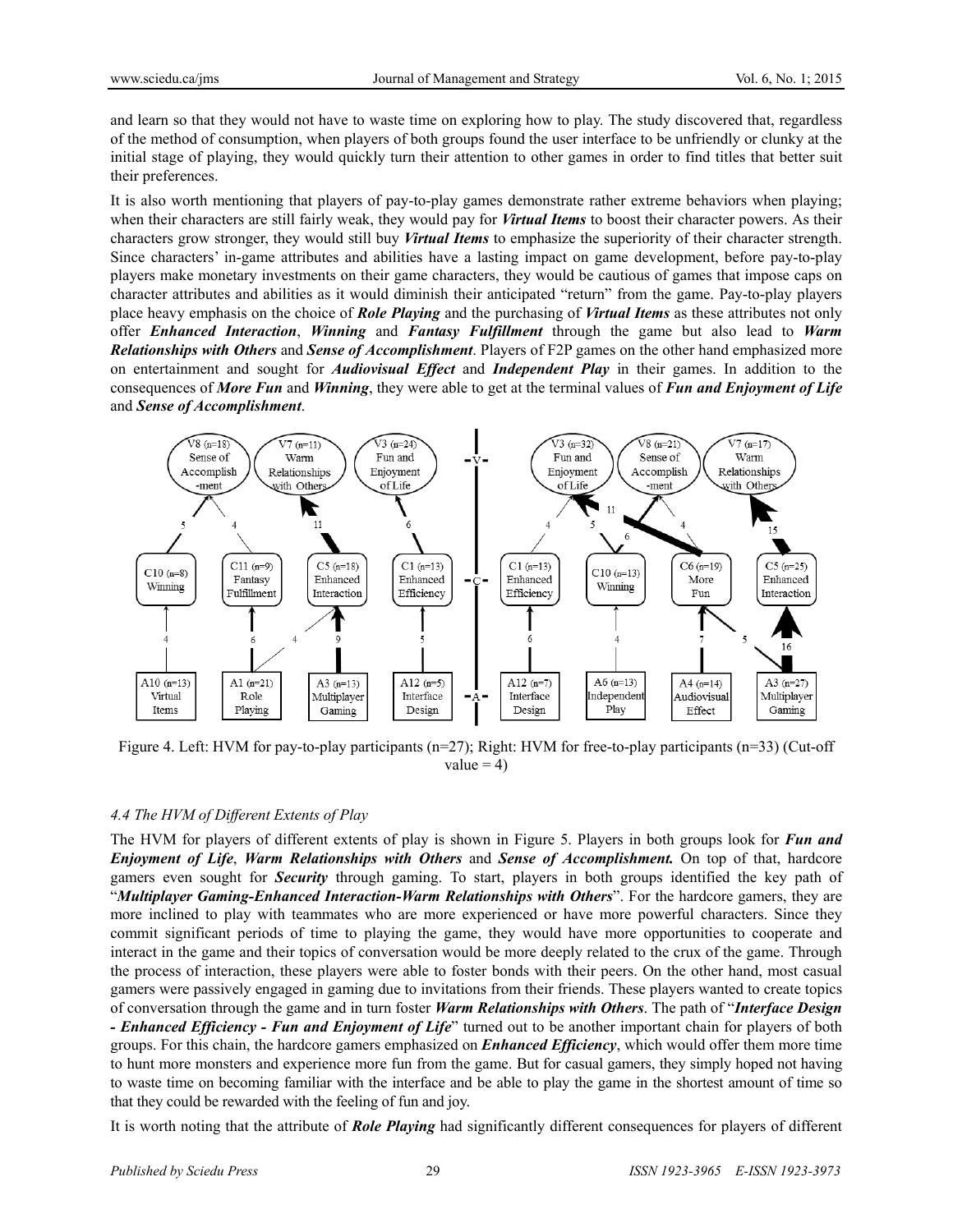extents of play. When hardcore gamers choose their characters in the game, they tend to overlook aspects such as the backstory or mission of the character in the game. Instead, they would go for characters with special abilities that would allow them to avoid or lower the likelihood of character death. This is so that they would feel more secured being immersed in the game. In contrast, casual gamers are willing to play all the characters a game has to offer and enjoy the fun of playing their characters' given roles. Through characters' varying abilities and attributes, the casual gamers were able to realize fantasies that would be impossible in the real world and in turn arrive at the terminal value of *Sense of Accomplishment*. Last, since hardcore gamers spend longer periods of time playing their games, they are more concerned with the continual development and growth of their in-game characters. And thus, they are likely to rely on *Virtual Items* that would not only boost various attributes for their characters but also offer greater odds of *Winning* in different combat or competitions, thereby leading to the terminal values of *Sense of Accomplishment* and *Fun and Enjoyment of Life*. In comparison, as casual players spend considerably less time on playing, they focus more on attributes such as *Audiovisual Effect* and *Independent Play* that would offer greater degree of entertainment. Through the visual and audio effects of the game, the casual gamers get the consequence of having *More Fun* and arrive at the value of *Fun and Enjoyment of Life*. The diversity of play methods available that allow casual players to *Win* also brought the values of *Fun and Enjoyment of Life* and *Sense of Accomplishment*.



Figure 5. Left: HVM for severe players participants (n=26); Right: HVM for mild players participants (n=34) (Cut-off value  $= 4$ )

## **5. Conclusions and Implications**

## *5.1 Conclusions*

Past studies have conducted detailed statistical surveys on MMORPGs players and covered aspects including players' age distribution, level of education (Griffiths et al., 2003) and extent of play (Griffiths et al., 2004b; Hussain & Griffiths, 2008; Williams et al., 2008; Yee, 2006). In order to explore the game attributes that different player groups emphasize and the consequence benefits and terminal values they pursue, this study has focused on factors such as gender, level of education, method of consumption and extent of play for group discussions. Results of this study showed that despite pursuing similar terminal values, different player groups emphasized on significantly different game attributes and consequence benefits. This validates the notion that in their pursuit of diverse "goals" (i.e., consequence benefits), MMORPGs players resort to diverse "means" (i.e., attributes).

In terms of gender differences, male players demonstrated more active behavior in making acquaintances with strangers in the attribute of *Multiplayer Gaming*. In contrast, female players were relatively passive and tend to prefer to play with their friends and peers. For *Interface Design*, players of both genders look for interfaces that are easy to operate and control, with the caveat that male players have higher acceptance for games with multiple functional buttons. When it comes to *Role Playing*, male players prefer to take on roles that deviate greatly from the reality while female gamers focus on appealing and cute *Audiovisual Effect*, which stimulates their interests in playing.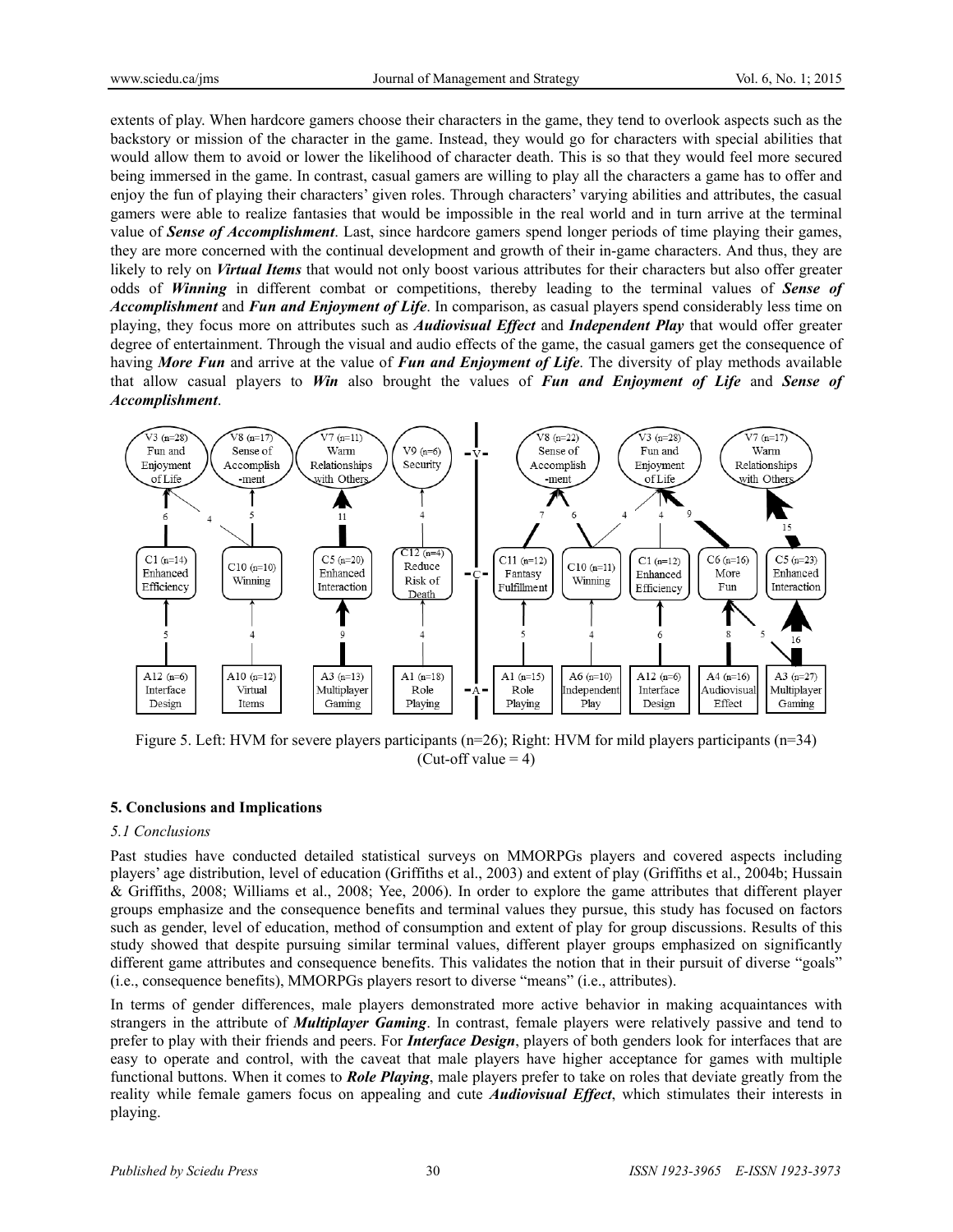As for players of different levels of education, for the attribute of *Multiplayer Gaming* graduate student players are more inclined towards cooperative play while college student players tend to gravitate towards competitive play. Graduate student players experience less stimulation from the excitement of *Audiovisual Effect* while college student players are more likely to immerse in the games due to the influence of *Audiovisual Effect*. The sharing and rental of *Virtual Items* is fairly common in the personal interactions of college student players as the attribute offers greater chances of *Winning* for them and their teammates.

For players of different consumption methods, players of pay-to-play games tend to prefer competitive play with other players for the attribute of *Multiplayer Gaming*. Compared with the players of F2P games who simply wanted interactions with other players, players of pay-to-play games sought for more excitement. When faced with unwieldy *Interface Design*, players in both groups would quickly direct their attention to other games. As for *Virtual Items*, the attribute offers positive boost in their characters' abilities for players on both ends of the spectrum.

For players of different extents of play, hardcore gamers are more inclined to play with teammates who have more experience in the game or stronger characters when it comes to the attribute of *Multiplayer Gaming* while casual gamers passively accept invitations from others to take part in the game. Hardcore games also expect more from *Interface Design* due to their wishes of being able to spend more time on the game. On the other hand, casual gamers simply expect operating interfaces that require minimum amount of learning so as to avoid wasting time. In addition, hardcore gamers' choice for *Role Playing* emphasizes on characters with abilities that would facilitate the progression of the game, whereas casual gamers enjoy taking on the roles of different characters. Hardcore gamers who spend significant amounts of time on playing place heavy emphasis on the attribute of *Virtual Items* that would boost their characters' abilities while casual players are content with the entertainment they get from *Audiovisual Effect* and *Independent Play*.

## *5.2 Implications*

Since male players exhibit a higher degree of acceptance for multifunctional *Interface Design* (compared to their female counterparts), this study suggests game developers to opt for single-button input in the design of shortcut keys, because players may have difficulty adjusting to shortcut combinations that require simultaneous pressing of two or more buttons. This may in turn cause players to turn to other games rather than spending more time to adapt to the control scheme. Past studies also pointed out that male players prefer to take part in various player activities and PVP events (Yee, Ducheneaut, Shiao, & Nelson, 2012). Therefore, for the attribute of *Multiplayer Gaming*  which male players emphasize, game developers could incorporate systems of friend-making or come up with a diversity of events. Yee et al. (2012) also observed that when gaming, female players tend to focus on the aspect of exploration. And as such, this study suggest game developers to incorporate systems of friend invitation for female players so that they could explore the world of their game together with their friends. Not only that, game developers could also design more character types oriented towards *Fantasy Fulfillment* for male players in order to maintain their interests in the game and keep playing. As for the attribute of *Audiovisual Effect* that female players focus on, game developers can try to include elements such as more adorable characters, soft music and pink colors; games of less sensually stimulating designs (i.e., elements of horror, scares and darkness) usually tend to be more popular among female players.

With regards to player's level of education, this study found that graduate student players are more equipped to take on rational thinking in order to understand and experience the background stories that characters have been given. In addition, graduate student players are more likely to perceive the subtle changes in the game's atmospheres and moods. In order to maintain graduate student players' interests and motivation for playing, game developers could focus on plot-development oriented designs. For college student players, game developers should opt to accommodate to their needs for stimulation. Games with clever use of *Audiovisual Effect* would help college student players to become more immersed in the storyline. By offering various stimulations at the right moments in the game, college student players would be intrigued by the game, thereby leaving the impression of "the game is incredibly fun" in them, which would create buzz-marketing when they invite their friends to play together.

As for payment schemes, online games today can generally be divided into two categories: pay-to-play and free-to-play (or F2P) (Guo & Barnes, 2009). The majority of pay-to-play players are driven to achieve better performance in the game through actual monetary investments in the game and they expect more entertainment and excitement from their chosen games. And as such, apart from offering *Virtual Items* in the games, game developers could also create a comprehensive package of physical services such as exclusive VIP offers or promotional *Virtual Items* that are only available during press events so that players will be able to benefit from special offers and bonuses outside the game, thereby elevating the value of the game for the players. As for players of F2P games, since they have no trouble getting fun and enjoyment out of their games, extra activities and rewards will have little effect on getting their attention. This study suggests that developers should work on boosting F2P players' sense of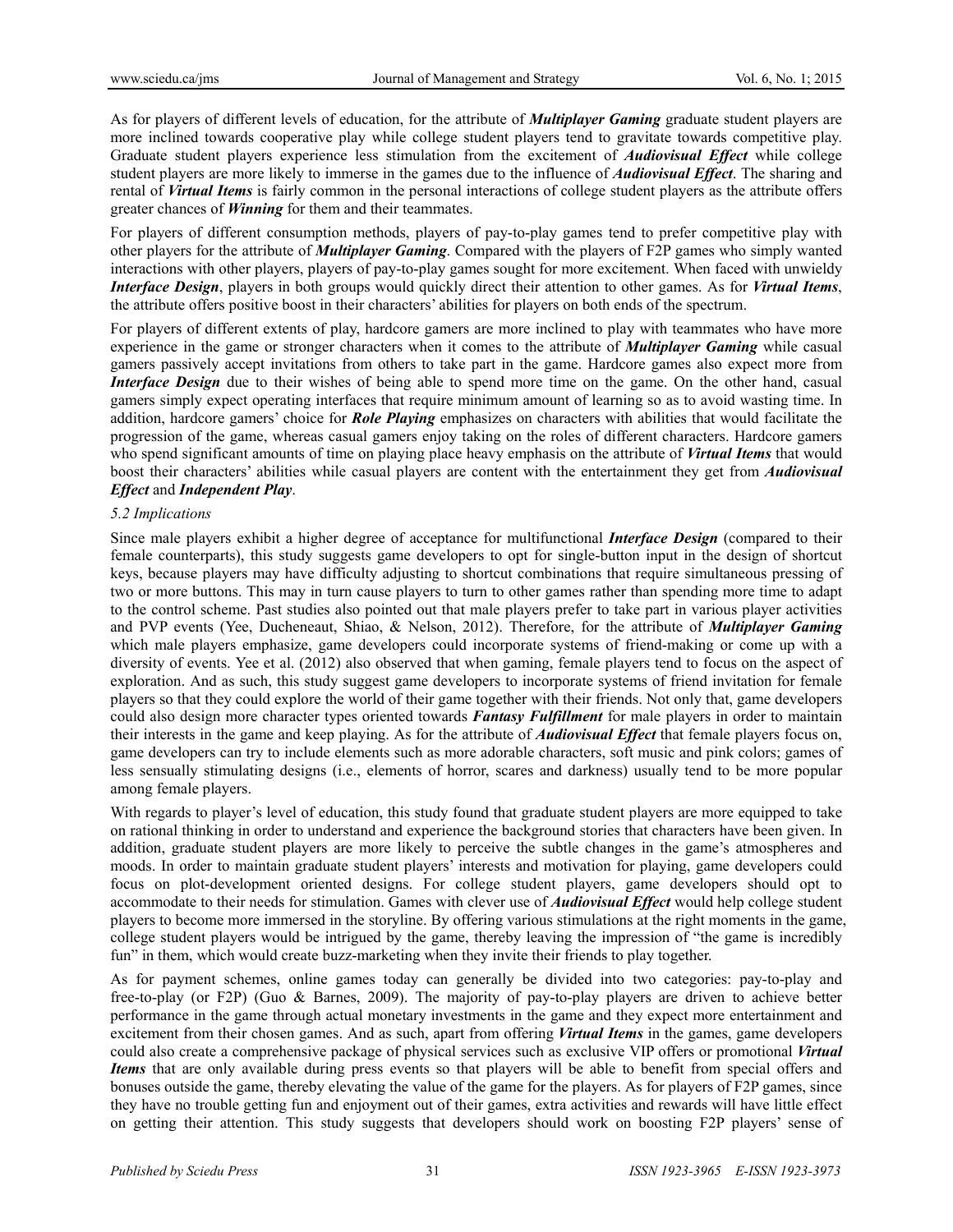cohesion in the game as the focus of their game promotion (i.e., through the introduction of community functions such as guilds). Past studies pointed out that when players of the same guild overcome challenges in the game, their co-dependence on one another would grow into a sense of loyalty (Teng, Chen, Chen, & Li, 2012), which will in turn draw F2P players to continue playing.

As for players of different extents of play, this study suggests game developers to incorporate systems of screening that would enable players to look for teammates meeting specific criteria. This would offer an opportunity for players to get to know one another and enhance the feeling and experience of *Multiplayer Gaming*. Ducheneaut and Moore (2005) pointed out that high level players tend to be willing to help out players of lower levels; they would not only offer advice on becoming better at the game but also offer actual support in difficult missions. With a player-screening system, players would be able to invite more friends to play through buzz-marketing so that both groups of players would be able to benefit from improved interpersonal interaction through gaming. Typically speaking, most MMORPGs games feature an assortment of items and treasures with varying functions and effects. In terms of *Interface Design,* Game developers could also incorporate functional buttons that would enable players to switch equipment or modes at any time when needed. For the attribute of *Role Playing*, this study suggests game developers to further differentiate character attributes and abilities in order to make them more distinct from one another. This would enable hardcore gamers to decide the type of role they wish to take on in the game based on the character archetypes. In addition, this would also satisfy casual gamers' desire to take on the roles of different characters, thereby boosting both group of players' inclination to manage their characters while enriching the game further. Last, *Virtual Items* have long been the key component of MMORPGs and as such, game developers should work to create new ways to increase the virtual value of treasures and items by incorporating fantastic, rare treasures that players will find worth vying for. The advancement of technology has led players to expect more from the attribute of *Audiovisual Effect*. To accommodate players' demands, game developers could work on developing 3D titles that will create more immersive virtual environments for players.

#### *5.3 Future Suggests*

Since the majority of MMORPGs players fall in the 18-30 year-old age group, this study suggests future studies to include working adults in the discussion of differences between MMORPGs players. Second, future studies may also include subjects who have more than 10 years of experience playing online games or professional gamers with experience in large e-sport events to determine the terminal values that experienced MMORPGs seek. For the purpose of this study, soft laddering was chosen as the tool for in-depth interview with MMORPGs players. Follow up studies could use the findings of this research as the basis for large-scale surveys to ensure the structural integrity of attribute, consequence and value chains, which would benefit the discussion of differences among MMORPGs players.

#### **References**

- Anderson, C. A., & Bushman, B. J. (2001). Effects of violent video games on aggressive behavior, aggressive cognition, aggressive affect, physiological arousal, and prosocial behavior: A meta-analytic review of the scientific literature. *Psychological Science*, *12*(5), 353-359. http://dx.doi.org/10.1111/1467-9280.00366
- Bayraktar, F., & Amca, H. (2012). Interrelations between virtual-world and real-world activities: Comparisons of genders, age groups, and pathological and nonpathological internet users. *Cyberpsychology, Behavior, and Social Networking, 15*(5), 263-269. http://dx.doi.org/10.1089/cyber.2011.0337
- Bourne, H., & Jenkins, M. (2005). Eliciting manager's personal values. An adaptation of the laddering interview method. *Organizational Research Methods, 8*(4), 410-428. http://dx.doi.org/10.1177/1094428105280118
- Castronova, E. (2005). *Synthetic worlds: The business and culture of online worlds*. Chicago, IL: University of Chicago Press.
- Chen, J. V., & Park, Y. (2005). The differences of addiction causes between massive multiplayer online game and multi user domain. *International Review of Information Ethics*, *4*, 53-60.
- Cheng, J. M. S., Kao, L. L. Y., & Lin, J. Y. C. (2004). An investigation of the diffusion online games in Taiwan: An application of roger's diffusion of innovation theory. *Journal of American Academy of Business, Cambridge, 5*(1/2), 439-445.
- Chiang, Y. T., Lin, S. S. J., Cheng, C. Y., & Liu, E. Z. F. (2011). Exploring online game players' flow experiences and positive affect. *The Turkish Online Journal of Educational Technology, 10*(1), 106-114.
- Chou, T. J., & Ting, C. C. (2003). The role of flow experience in cyber-game addiction. *CyberPsychology & Behavior, 6*(6), 663-675. http://dx.doi.org/10.1089/109493103322725469
- Christou, G., Law, E. L-C., Zaphiris, P., & Ang, C. S. (2013). Challenges of designing for sociability to enhance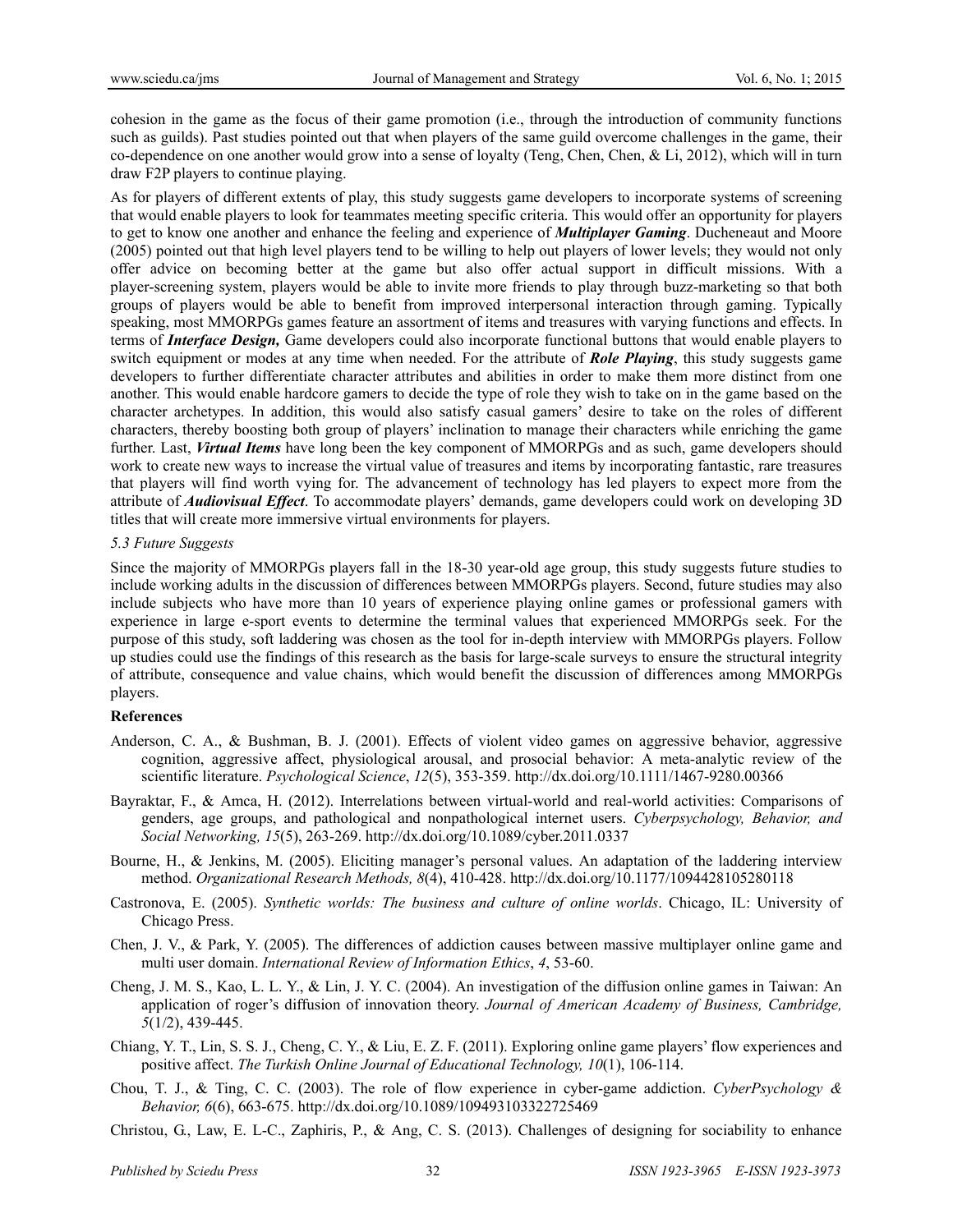player experience in massively multi-player online roleplaying games. *Behaviour & Information Technology, 32*(7), 724-734. http://dx.doi.org/10.1080/0144929X.2012.754497

- Chung, Y. C. (2006). Massively multiplayer online role-playing game-induced seizures: A neglected health problem in internet addiction. *CyberPsychology & Behavior, 9*(4), 451-456. http://dx.doi.org/10.1089/cpb.2006.9.451
- Consalvo, M. (2008). From dollhouse to metaverse: What happened when the Sims went online. In J. P. Williams, & J. H. Smith (Eds.), *The players' realm: Studies on the culture of video games and gaming*. Jefferson, NC: McFarland and Company.
- Coolen, H., & Hoekstra, J. (2001). Values as determinants of preferences for housing attributes. *Journal of Housing and Built Environment, 16*(3-4), 285-306. http://dx.doi.org/10.1023/A:1012587323814
- Costa, A. I. A., Dekker, M., & Jongen, W. M. F. (2004). An overview of means-end theory: Potential application in consumer-oriented food product design. *Trends in Food Science & Technology*, *15*(7-8), 403-415. http://dx.doi.org/10.1016/j.tifs.2004.02.005
- De Souza, B. B., e Silva, L. X., & Roazzi, A. (2010). MMORPGS and cognitive performance: A study with 1280 Brazilian high school students. *Computers in Human Behavior, 26*(6), 1564-1573. http://dx.doi.org/10.1016/j.chb.2010.06.001
- Dindar, M., & Akbulut, Y. (2014). Motivational characteristics of Turkish MMORPG players. *Computers in Human Behavior, 33*, 119-125. http://dx.doi.org/10.1016/j.chb.2014.01.016
- Ducheneaut, N., & Moore, R. J. (2005). More than just 'XP': Learning social skills in massively multiplayer online games. *Interactive Technology and Smart Education, 2*(2), 89-100. http://dx.doi.org/10.1108/17415650580000035
- Ducheneaut, N., Yee, N., Nickell, E., & Moore, R. J. (2006). Alone together? Exploring the social dynamics of massively multiplayer online games. *In 24th annual CHI conference on human factors in computing systems*, Montréal, Québec, Canada.
- Griffin, A., Price, R., Maloney, M., Vojak, B., & Sim, E. (2009). Voices from the field: How exceptional electronic industrial innovators innovate. *The Journal of Acceptance of innovation Management, 26*(2), 222-240. http://dx.doi.org/10.1111/j.1540-5885.2009.00347.x
- Griffiths, M. D., Davies, M. N. O., & Chappell, D. (2003). Breaking the stereotype: The case of online gaming. *CyberPsychology & Behavior, 6*(1), 81-91. http://dx.doi.org/10.1089/109493103321167992
- Griffiths, M. D., Davies, M. N. O., & Chappell, D. (2004a). Demographic factors and playing variables in online computer gaming. *CyberPsychology & Behavior, 7*(4), 479-487. http://dx.doi.org/10.1089/cpb.2004.7.479
- Griffiths, M. D., Davies, M. N. O., & Chappell, D. (2004b). Online computer gaming: A comparison of adolescent and adult gamers. *Journal of Adolescence, 27*(1), 87-96. http://dx.doi.org/10.1016/j.adolescence.2003.10.007
- Guo, Y., & Barnes, S. (2009). Virtual item purchase behavior in virtual worlds: An exploratory investigation. *Electronic Commerce Research, 9*(1-2), 77-96. http://dx.doi.org/10.1007/s10660-009-9032-6
- Gutman, J. (1982). A means-end chain model based on consumer categorization processes. *Journal of Marketing*, *46*(2), 60-72.
- Gutman, J. (1997). Means-end chains as goal hierarchies. *Psychology & Marketing*, *14*(6), 545-560. http://dx.doi.org/10.1002/(SICI)1520-6793(199709)14:6<545::AID-MAR2>3.0.CO;2-7
- Hawlev, M. (2009). *Laddering: A research interview technique for uncovering core values*. Retrieved from http://www.uxmatters.com/mt/archives/2009/07/laddering-a-research-interview-technique-for-uncovering-corevalues.php
- Hayes, A. F., & Krippendorff, K. (2007). Answering the call for a standard reliability measure for coding data. *Communication Methods and Measures, 1*(1), 77-89. http://dx.doi.org/10.1080/19312450709336664
- Hofstede, F. T., Audenaert, A., Steenkamp, J. B. E. M., & Wedel, M (1998). An investigation into the association pattern technique as a quantitative approach to measuring means-end chains. *International Journal of Research in Marketing*, *15*(1), 37-50. http://dx.doi.org/10.1016/S0167-8116(97)00029-3
- Holsti, O. R. (1969). *Content analysis for the social sciences and humanities*. Reading, MA: Addison-Wesley Publishing Company.
- Hsu, C. L., & Lu, H. P. (2007). Consumer behavior in online game communities: A motivational factor perspective. *Computers in Human Behavior*, *23*(3), 1642-1659. http://dx.doi.org/10.1016/j.chb.2005.09.001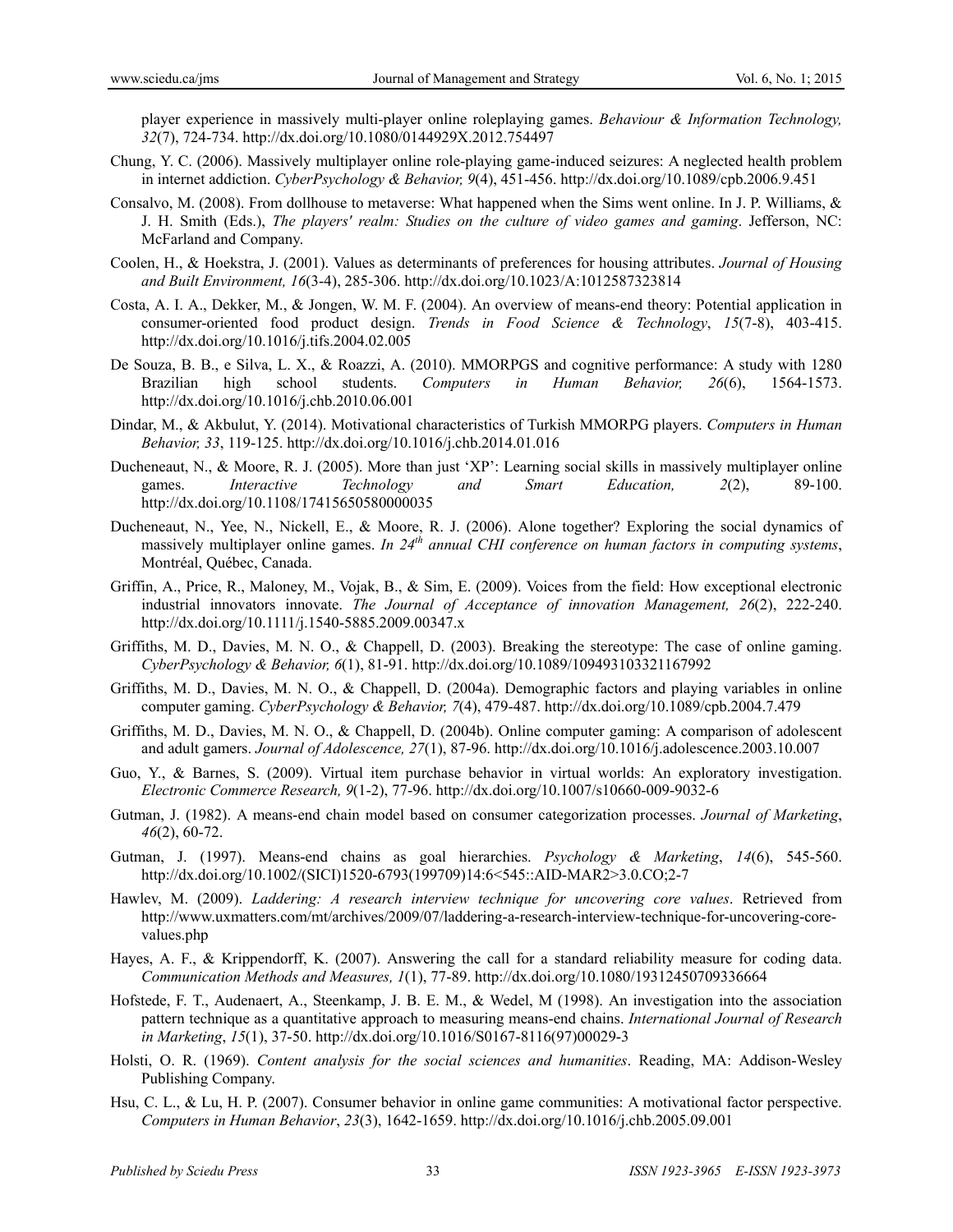- Hussain, Z., & Griffiths, M. D. (2008). Gender swapping and socializing in cyberspace: An exploratory study. *CyberPsychology & Behavior, 11*(1), 47-53. http://dx.doi.org/10.1089/cpb.2007.0020
- Joubert, J. P. R., & Mabunda, M. D. (2007). The decision to visit a wilderness area. *Southern African Business Review, 11*(2), 39-55.
- Jung, H. S., Kim, K. H., & Lee, C. H. (2014). Influences of perceived product innovation upon usage behavior for MMORPG: Product capability, technology capability, and user centered design. *Journal of Business Research, 67*(10), 2171-2178. http://dx.doi.org/10.1016/j.jbusres.2014.04.027
- Jusan, B. M. M. (2007). Identification of user's expectations in mass housing using means-end chain research model. *Journal Alam Bina, 9*(4), 1-19.
- Juul, J. (2005). *Half-real: video games between real rules and fictional world*. Cambridge, MA: MIT Press.
- Kahle, L.R. (1983). *Social values and social changes: adaption to life in America*. New York, NY: Praeger.
- Kassarjian, H. H. (1977). Content analysis in consumer research. *Journal of Consumer Research*, *4*(1), 8-18.
- Klenosky, D. B., & Saunders, C. D. (2007). Put me in the zoo! A laddering study of zoo visitor motives. *Tourism Review International, 11*(3), 317-327. http://dx.doi.org/10.3727/154427207783948757
- Lenhart, A. Jones, S., & Macgill, A. (2008). *Adults and video games*. Washington, DC: Pew Internet and American Life Project.
- Lo, S. K., Wang, C. C., & Fang, W. C. (2005). Physical interpersonal relationships and social anxiety among online game players. *CyberPsychology & Behavior, 8*(1), 15-20. http://dx.doi.org/10.1089/cpb.2005.8.15
- Lo, Y. F., & Wen, M. H. (2010). A fuzzy-AHP-based technique for the decision of design feature selection in massively multiplayer online role-playing game development. *Expert Systems with Applications*, *37*(12), 8685-8693. http://dx.doi.org/10.1016/j.eswa.2010.06.059
- Lombard, M., Snyder-Duch, J., & Bracken, C. C. (2002). Content analysis in mass communication research: An assessment and reporting of intercoder reliability. *Human Communication Research, 28*(4), 587-604. http://dx.doi.org/10.1111/j.1468-2958.2002.tb00826.x
- Market Intelligence & Consulting Institute. (2014). Mobile games and entertainment continues to grow. (Chinese version). Retrieved from http://mic.iii.org.tw/aisp/pressroom/press01\_pop.asp?sno=356&type1=2
- Mehroof, M., & Griffiths, M. (2009). Online gaming addiction: The role of sensation seeking, self-control, neuroticism, aggression, state anxiety, and trait anxiety. *CyberPsychology & Behavior, 13*(3), 313-316. http://dx.doi.org/10.1089/cyber.2009.0229
- Mitchell, A. (1983). *The nine American life styles.* New York, NY: Warner.
- Murray, J. H. (2006). Toward a cultural theory of gaming: digital games and the co-evolution of media, mind, and culture. *Popular Communication, 4*(3), 185-202. http://dx.doi.org/10.1207/s15405710pc0403\_3
- Neuendorf, K. A. (2002). *The content analysis guidebook.* Thousand Oaks, CA: Sage.
- Newzoo. (2014). *Casual games sector report: Towards the global games market in 2017: A broad look at market growth by screen & region.* (Adobe digital editions version). Retrieved from https://s3.amazonaws.com/CGA\_Report/CCNewzooSpringReport-pages.pdf
- Ng, B. D., & Wiemer-Hastings, P. (2005). Addiction to the internet and online gaming. *CyberPsychology & Behavior, 8*(2), 110-113. http://dx.doi.org/10.1089/cpb.2005.8.110
- Olson, J. C., & Reynolds, T. J. (1983). Understanding consumers' cognitive structures: Implications for marketing strategy. *Advertising and Consumer Psychology*, *Lexington: Lexington Books*, 77-90.
- Olson, J. C., & Reynolds, T. J. (2001). *The means-end approach to understanding consumer decision making, understanding consumer decision making: The means-end approach to marketing and advertising strategy*. Mahwah, NJ: Lawrence Erlbaum Associates.
- Papagiannidis, S., Bourlakis, M., & Li, F. (2008). Making real money in virtual worlds: MMORPGs and emerging business opportunities, challenges and ethical implications in metaverses. *Technological Forecasting & Social Change*, *75*(5), 610-622. http://dx.doi.org/10.1016/j.techfore.2007.04.007

Peter, J. P., & Olson, J. C. (2009). *Consumer behavior and marketing strategy* (9<sup>th</sup>ed). Boston, MA: McGraw-Hill.

Peterson, M. (2012). Learner interaction in massively multiplayer online role playing game (MMORPG): A sociocultural discourse analysis. *ReCALL, 24*(3), 361-380. http://dx.doi.org/10.1017/S0958344012000195